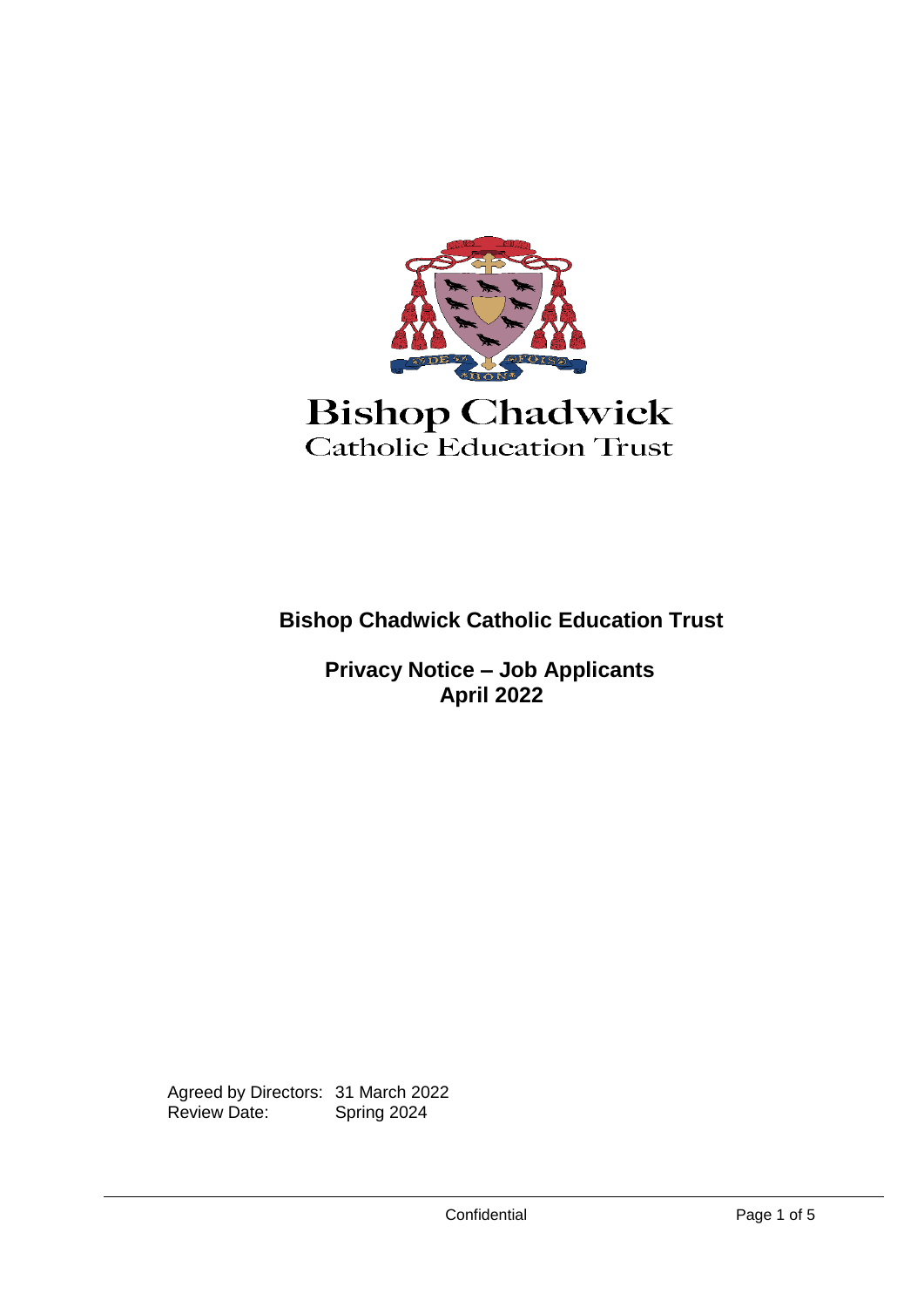## **1. How we use workforce information**

Under UK data protection law, individuals have a right to be informed about how their employer or potential employer uses any personal data held about them. This Privacy Notice explains how we collect, store, and use personal data about individuals applying to work at our schools.

The Bishop Chadwick Catholic Education Trust is the data controller for the purposes of data protection law.

We take the security of your data seriously. We have internal policies and controls in place to ensure that your data is not lost, accidentally destroyed, misused, or disclosed and is not accessed except by its employees and service providers in the performance of their duties.

Successful candidates should refer to our privacy notice for staff regarding information about how their personal data is collected, stored, and used. This policy is available on the Bishop Chadwick Catholic Education Trust website page.

## **2. The categories of information processed**

We may collect, use, store, and share (when appropriate) personal data about you which includes, but is not restricted to:

- Contact details for example name, address, telephone number, email address, date of birth
- Copies of right to work documentation
- References
- Evidence of qualifications
- Employment records, including work history, job titles, training records and Professional Memberships

We may also collect, store, and use information about you that falls into "special categories" of more sensitive personal data. This includes information about (where applicable):

- Race, ethnicity, religious beliefs, sexual orientation, and political opinions.
- Disability and access requirements
- Criminal Convictions

This list is not exhaustive.

#### **3. Why we collect this information**

The purpose of processing this data is to aid the recruitment process by:

- Enabling us to establish relevant experience and qualifications
- Facilitating safe recruitment, as part of our safeguarding obligations towards pupils
- Enabling equalities monitoring
- Ensuring that appropriate access arrangements can be provided for candidates that require them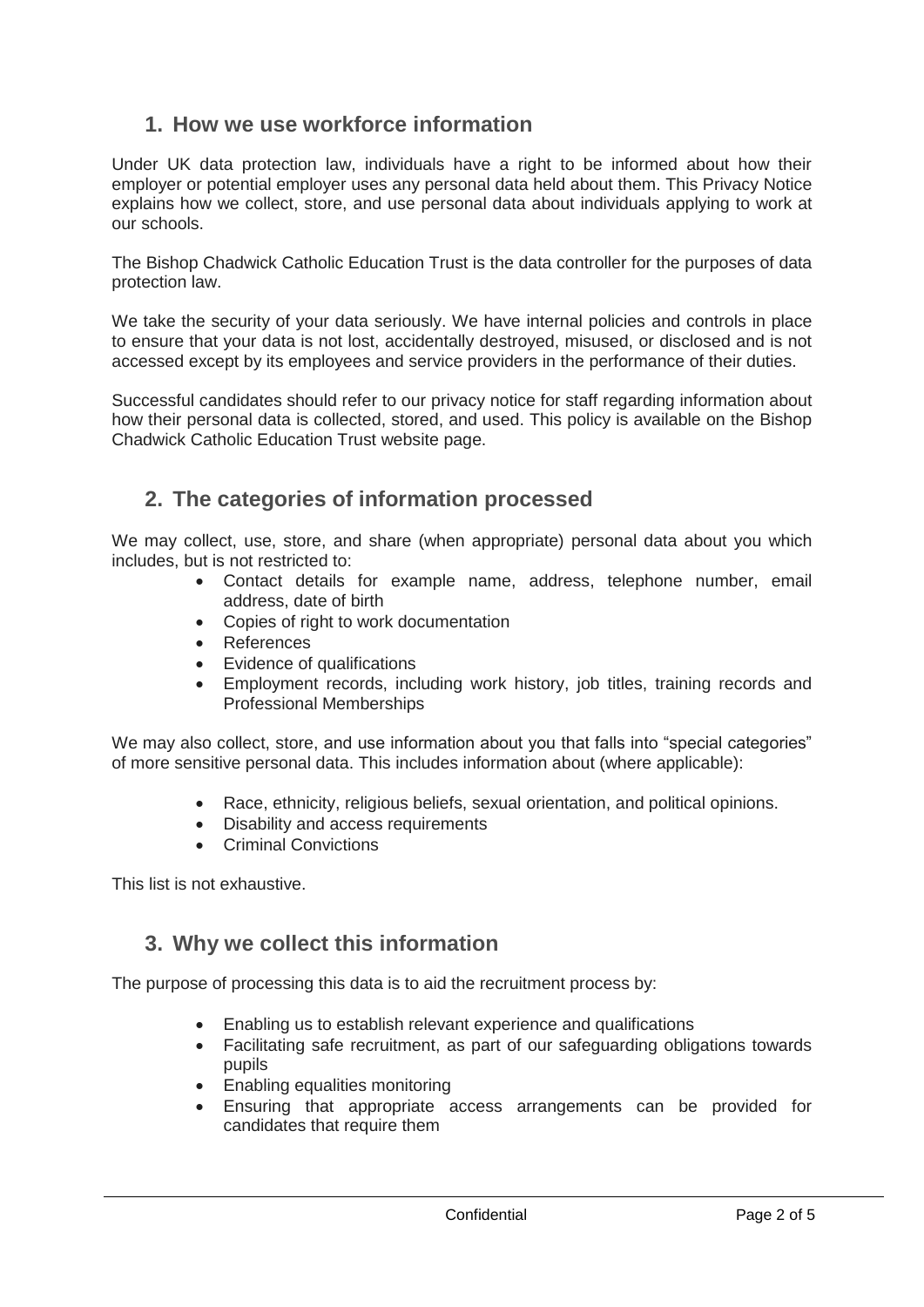## **4. The legal basis for using this information**

We only collect and use personal information about you when the law allows us to. Most commonly, we use it:

- For our legitimate Interests in order to assess you as a viable candidate and to progress you through the recruitment process
- To comply with a legal obligation
- To carry out a task in the public interest
- To meet our contractual obligations, such as any contract of employment we may enter in to with you.

Less commonly, we may also use personal information about you where:

- You have given us consent to use it in a certain way
- We need to protect your vital interests (or someone else's interests)

Where you have provided us with consent to use your data, you may withdraw this consent at any time. We will make this clear when requesting your consent and explain how you go about withdrawing consent if you wish to do so.

## **5. Collecting this information**

Whilst most of the information we collect from you is mandatory, there is some information that you can choose whether to provide to us.

Whenever we seek to collect information from you, we make it clear whether you must provide this information (and if so, what the possible consequences are of not complying), or whether you have a choice.

## **6. Storing this information**

Personal data we collect as part of the job application process is stored in line with our Data Protection Policy and Data Retention Policy and Schedule. Applications are held for six months and then securely destroyed. Applications for Headteacher posts may be held for longer. Please refer to our Data Retention Policy and Schedule.

## **7. Who we share this information with**

We do not share information about you with any third party without your consent unless the law and our policies allow us to do so.

Where it is legally required, or necessary (and it complies with data protection law), we may share personal information about you with:

- Our local authority to meet our legal obligations to share certain information with it, such as shortlists of candidates for a headteacher position
- Suppliers and service providers to enable them to provide the service we have contracted them for, such as HR and recruitment support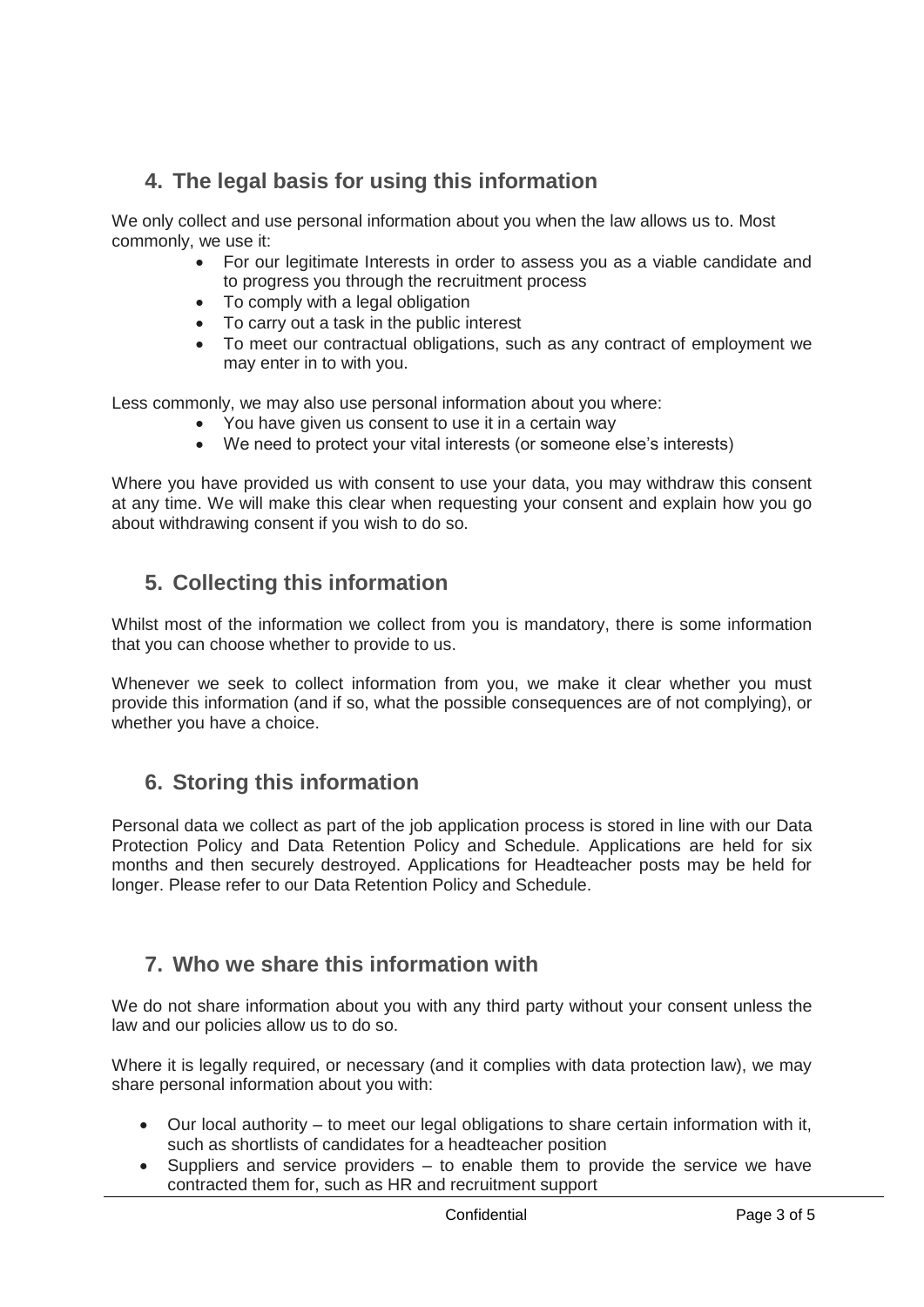- Professional advisers and consultants
- Employment and recruitment agencies

#### **10.Transferring data internationally**

There may be occasions, such as when we enter your data into our internal systems, that your data is transferred outside of the UK. Where this is the case, we will do so in accordance with UK data protection law ensuring your data is protected both during transfer and storage.

#### **11.Your rights regarding your data**

Under UK data protection law, individuals have certain rights regarding how their personal data is used and kept safe. You have the right to:

- Request access to the data we hold about you
- Object to the use of your personal data if it would cause, or is causing, damage or distress
- Object to the use of your personal data for decisions being taken by automated means (by a computer or machine, rather than a person)
- In certain circumstances, have inaccurate personal data corrected or your data deleted, destroyed, or restrict further processing

To exercise any of these rights, please contact us at XXXXXXXXXX (insert school/Trust contact details).

#### **12. Contact us**

Should you wish to exercise any of your rights or should you have any questions, concerns, or you would like more information about anything mentioned in this Privacy Notice, please contact our the school at XXXXXX (add in school/trust contact details). Alternatively you can contact our Data Protection Officer Sarah Burns, via BCCET DPO@data2action.co.uk.

#### **13. Complaints**

We take any complaints about our collection and use of your personal information very seriously. If you think that our collection or use of your personal information is unfair, misleading, or inappropriate, or you have any other concern about our data processing, please raise this with us in the first instance.

To make a complaint, please contact us at XXXXXX (insert school/Trust contact details) or our data protection officer Sarah Burns via [BCCET\\_DPO@data2action.co.uk.](mailto:BCCET_DPO@data2action.co.uk)

Alternatively, you can make a complaint to the Information Commissioner's Office at: Information Commissioner's Office, Wycliffe House, Water Lane, Wilmslow, Cheshire, SK9 5AF